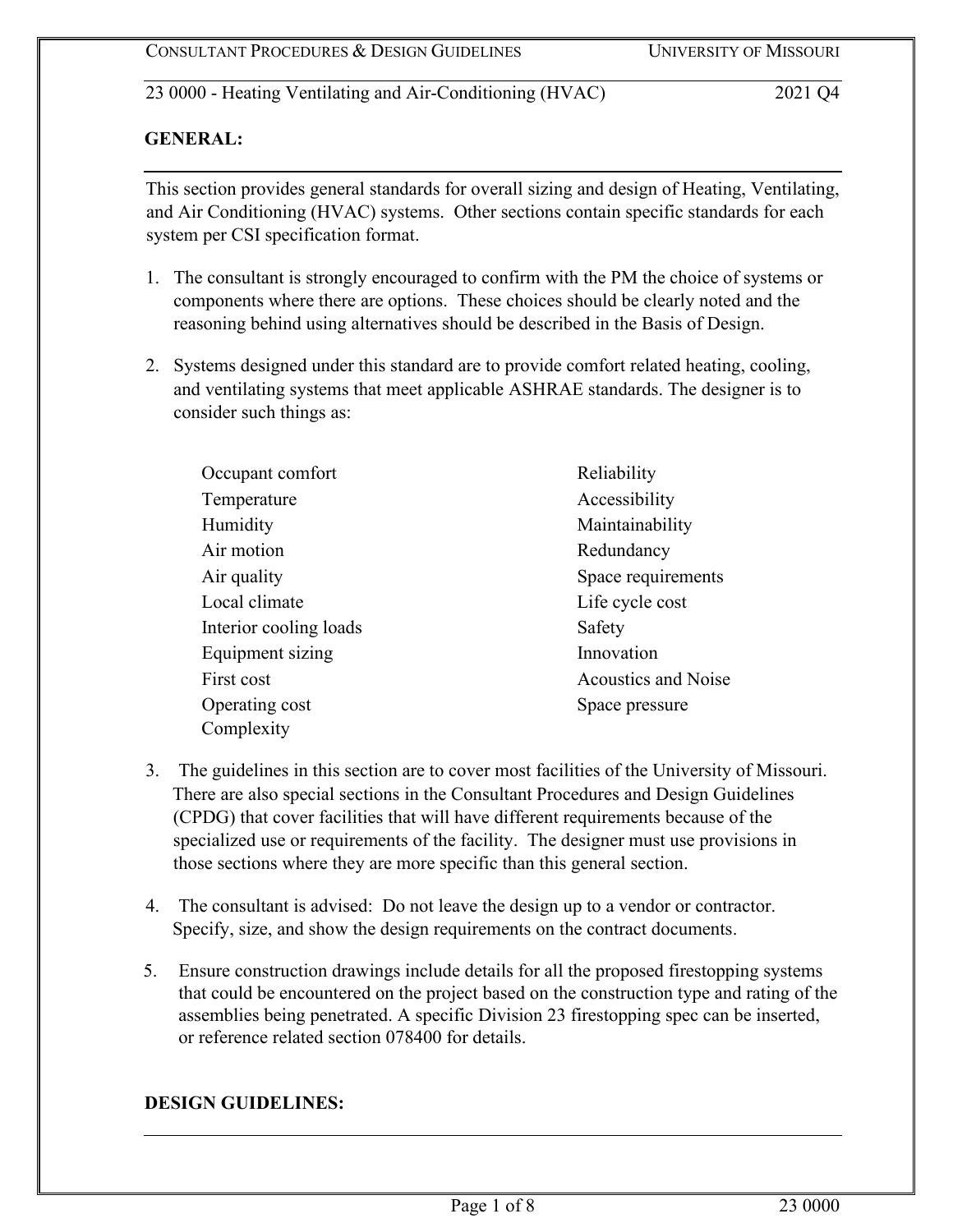- 6. Temperatures
	- 6.1. Interior Conditions
	- 6.1.1. Interior design temps shall be 75°F/ 50% RH in the summer and 72°F in the winter.
	- 6.1.2. For specialized spaces such as operating rooms, microprocessor processing, laboratories, animal rooms, please refer to ASHRAE recommendations and/or user requirements. Where other temperatures are used, the reasons shall be documented in the Basis of Design.
	- 6.2. For systems using outside air for ventilation, the design temperatures shall be 95°F db and 78°F wb.
	- 6.3. For cooling towers, the design temperatures shall be  $95^{\circ}$ F db and  $81^{\circ}$ F wb; Condenser water temperatures to match equipment that is selected.
	- 6.4. Chilled water coils shall be selected based on a 15 $\degree$  F " $\triangle$ -T" across the coil with an inlet chilled water temperature of 45°F and an outlet temperature of 60° F. (This is based on the status of campus chilled water loops.) Higher or lower  $\Delta T$ may be desired or required by specific equipment in some circumstances. Lower inlet chilled water temperature may also be necessary to meet space requirements. The campus PM may approve changes and these changes are to be documented in the Basis of Design. Exceptions in ASHRAE 90.1 may also apply and should be referenced when applicable.
	- 6.5. Air handler cooling supply air temperatures should be delivered to the space at 55° F db and 54° F wb (max). If the air handler is a Ducted Outside Air Supply (DOAS) providing ventilation air only, the delivery temperature must be 72° F db and 60° maximum wet bulb. If the space requires temperatures lower than 75° F db and 50% RH, the supply air temperature (wb and db) must be revised accordingly. Care must be taken to prevent condensation inside air handlers and duct work where low supply air temperatures are used. Extremely low supply temperature requirements may need the application of wrap-around coils, heat wheels, or DX cooling.
	- 6.6. Building heating systems using campus steam will use 180 °F maximum with OA temperature reset. For existing buildings, make sure that reset temperature is not too low where existing coils cannot provide heating. Check re-heat coils on VAV boxes to make sure they can provide enough heat at reset temperature to maintain spaces at minimum VAV box airflow.
	- 6.7. Building heating systems at **Missouri S&T** shall include the following design criteria, specifications, piping flow diagram, and sequence of operations for their lot temperature heating coils served by the geothermal campus system. This will ensure consistency across the buildings as well as appropriate flow capacity from the plants:
		- 6.7.1. AHU and VAV reheat coils shall have a coil  $\Delta T$  of 40 °F at 120 °F heating water supply temperature. Please note that this may be difficult using traditional VAV selection programs. It may be necessary to specify duct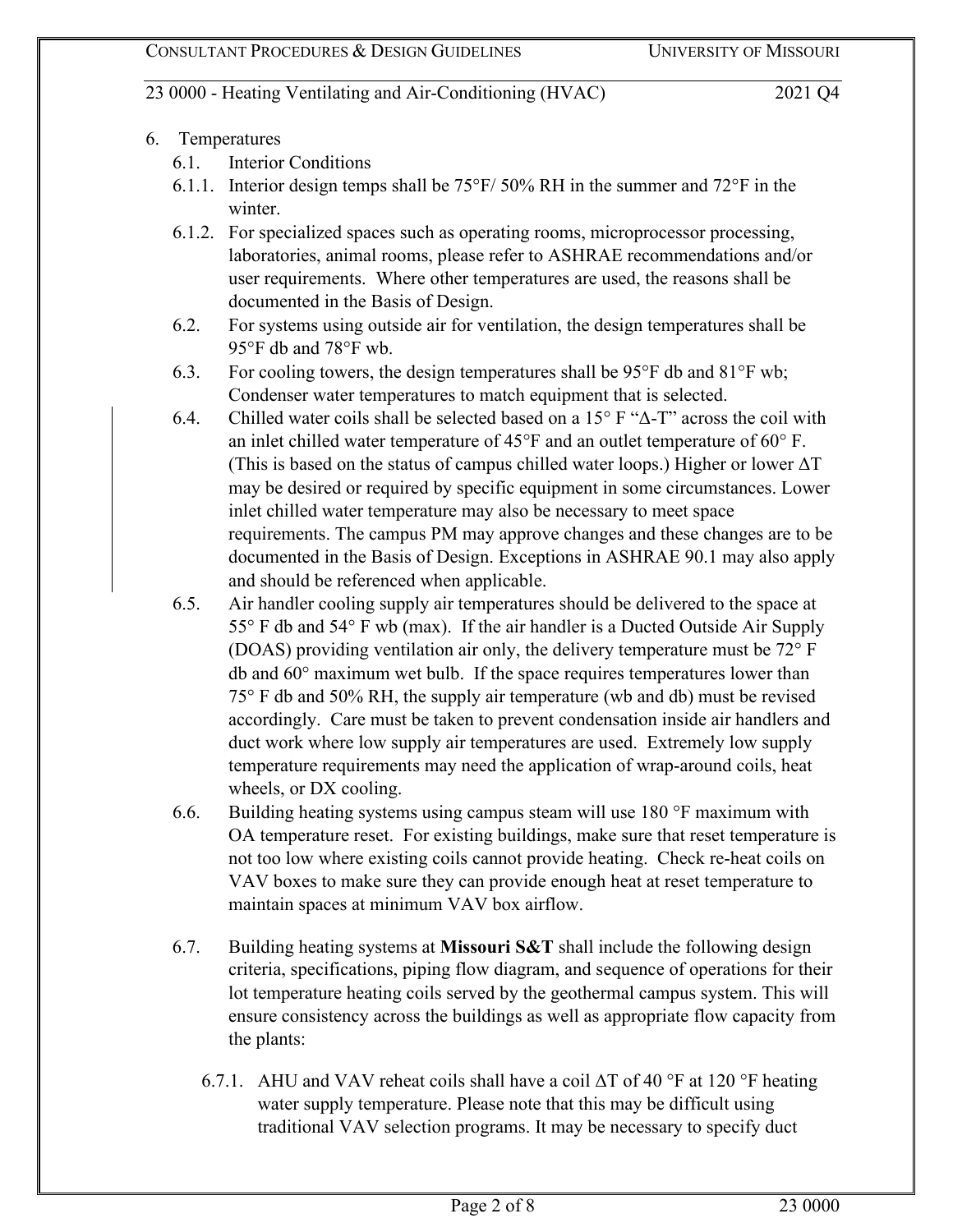mounted coils separate from the VAV boxes for adequate face area and reduced gpm, or contact the VAV box manufacturer for custom selections.

- 6.7.2. Pumped hot water pre-heat coils shall have a coil  $\Delta T$  of 20 °F at 100 °F coil supply water temperature and system  $\Delta T$  of 40 °F at 120 °F system heating water supply temperature.
- 6.7.3. Up to 8 fins/inch is preferable but no more than 10 fins/inch. For AHU coils, fin types A (flat) or b (thermally enhanced with lower air pressure drop) are acceptable, but not type C (high performance with higher air pressure drop).
- 6.7.4. 3-row coils with same end connections are acceptable.
- 6.7.5. AHU coils shall have a maximum air pressure drop of 0.3" wc, and VAV or other terminal heating coils shall have a maximum air pressure drop of 0.5" wc.
- 6.7.6. All coils shall have a water pressure drop less than or equal to 5'.
- 7. Humidity
	- 7.1. Space humidity is not usually controlled directly. Summer dehumidification is a function of the cooling coil selection and the proper balance of supply and exhaust air.
	- 7.2. Design to keep the building at neutral to slightly positive air pressure.
	- 7.3. During cooling, coils are to be designed for a space condition of 75° F and 50% RH. During heating, there is no active humidity control except for specialized spaces such as hospitals, some library spaces, museums, and laboratories.
	- 7.4. Spaces that require 100% outside air shall be humidified.
	- 7.5. See the special sections in this manual for space conditions for those applications or obtain the information from the Project Manager if the type of space is not covered in the CPDG.
	- 7.6. Where humidification is used, direct steam humidification is generally used. The consultant should verify with the PM that campus steam is acceptable. If direct humidification cannot be used, a steam-to-steam generator is the preferred method of generating humidification steam.
- 8. Ventilation
	- 8.1. Follow provisions in the IMC and ASHRAE Standard 62. IMC is the code and the minimum ventilation in IMC must be met even if ASHRAE allows for lower rates.

Note: See the MUHC Planning Design and Construction Guidelines. Healthcare Facilities required to meet FGI must follow the most recent ASHRAE Standard 170.

8.2. Make sure critical space calculations have been done and include them in the Basis of Design.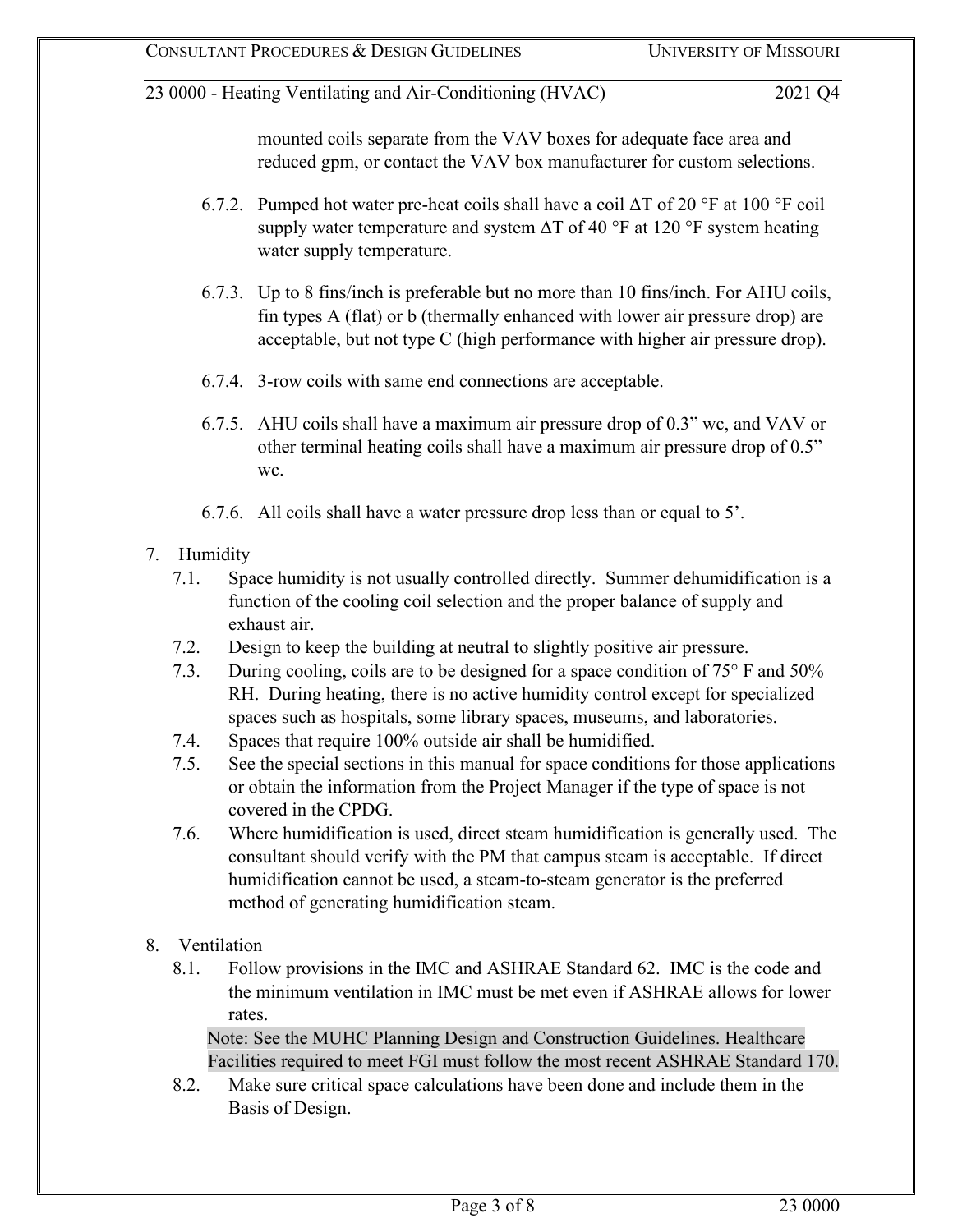- 8.3. Provide a DOAS air handler if the existing space does not have ventilation (existing fan coils that are not to be replaced or are replaced in kind).
- 8.4. Ventilation (outdoor air) is to be compared to space and building exhaust to assure that building pressurization has been obtained.
- 8.5. Infiltration shall be calculated and pressurization shall not be assumed to offset infiltration.
- 8.6. See the special sections in this manual for space conditions for those applications or obtain the information from the Project Manager if the type of space is not covered in the CPDG.
- 9. Load Calculations
	- 9.1. Up to DD phase lighting loads can be done on a W/sq. ft. basis. CD loads are to be calculated on the actual lighting design and documented in the Basis of Design.
	- 9.2. Internal gains and equipment may be estimated on a BTU/sq. ft. or W/Sq Ft. basis up to DD phase. At CD, loads shall be done based on the project design, installed components, and actual occupancy.
	- 9.3. For special facilities, provide basis of specialized internal gains and methodology if not covered in a special section of the CPDG.
- 10. Energy Analysis Data (ASHRAE)
	- 10.1. Columbia: St. Louis data
	- 10.2. St. Louis: St. Louis data
	- 10.3. Kansas City: Kansas City data
	- 10.4. Rolla: St. Louis data
- 11. Air Handling Systems
	- 11.1. Variable volume forced air systems that comply with ASHRAE Standard 90.1 are required unless an exception is approved based on the technical requirements of the facility or as designated elsewhere in this manual for special facilities.
	- 11.2. Larger single air handlers are preferred over multiple small units.
	- 11.3. Air handlers are to be located in dedicated spaces that can be secured.
	- 11.4. Rooftop units are not to be used unless approved by UM's University Engineer.
	- 11.5. Heat recovery shall be investigated and a life cycle cost done where there are high ventilation loads.
	- 11.6. Window air conditioners are to be used as a last resort and should generally only be used for temporary facilities.
	- 11.7. **Fan coil systems** should not be used except in renovations where low ceiling heights restrict the use of duct work. Where fan coil systems are used, outside air shall be introduced by a DOAS. Windows are not a source of required ventilation for buildings.
	- 11.8. Renovations of systems that are dual duct or multizone should convert these systems to VAV. Major renovations including these systems shall convert them to VAV. For the purposes of the definition of major or minor, a major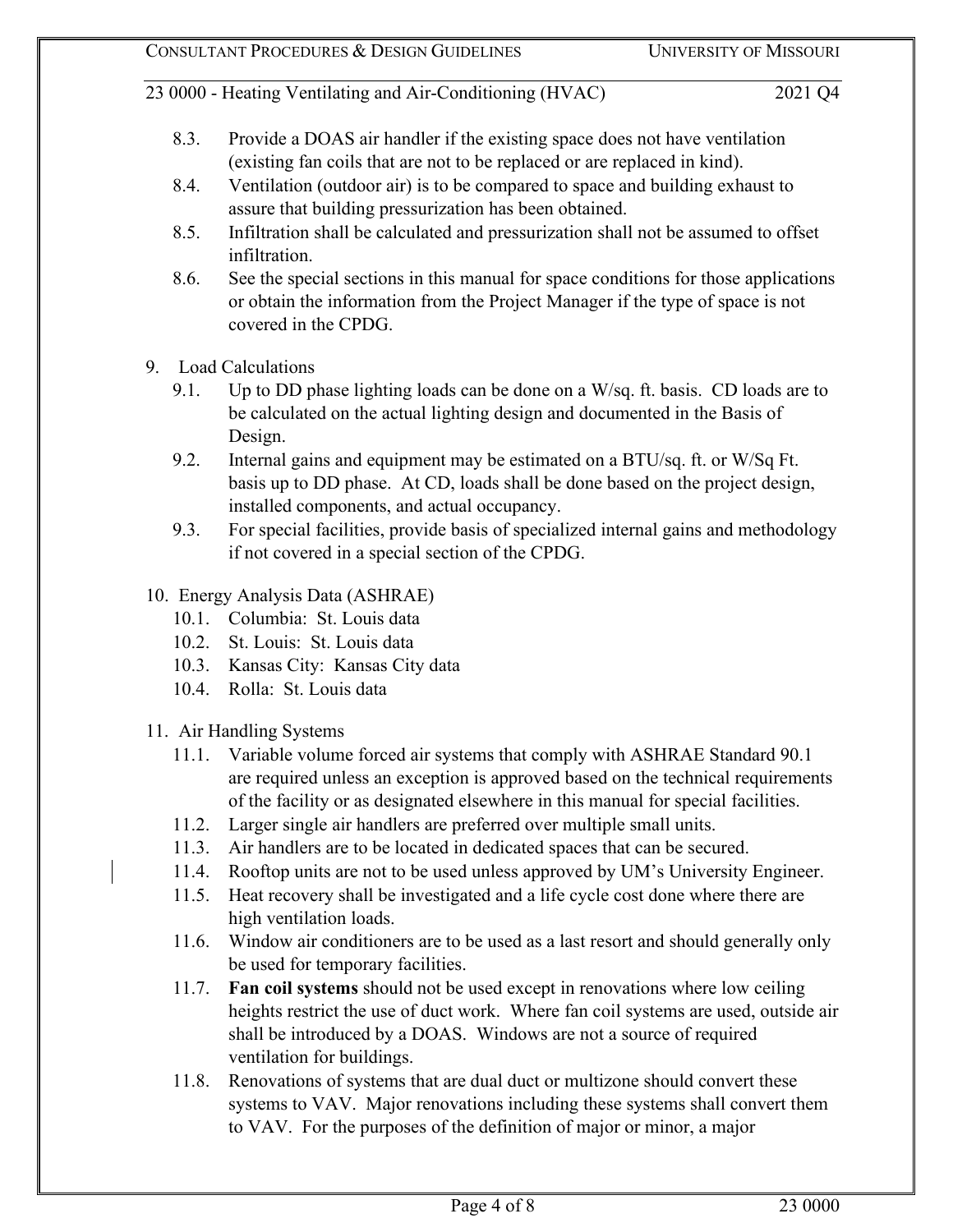renovation is one where over 75% of the space served by the unit is being renovated.

- 11.9. All new and renovated building HVAC systems shall be provided with air filters meeting the following requirements:
- 11.9.1. Office and classroom: 30% pre-filter and 60% final filter (MERV 11)
- 11.9.2. Research labs\* 30% pre-filter and 85% final filter (MERV 13)
- 11.9.3. MUHC projects: ASHRAE 170
- 11.9.4. All other areas shall be filtered in accordance with ASHRAE Handbook or as dictated by special conditions of the facility design. Generally, filtration shall not be less than above unless approved by the PM.
- \*Does not include Bio-containment labs and clean rooms. See special section "Biocontainment Laboratory Design Criteria" for these requirements.
- 11.10. Return fans shall be provided when return/exhaust/relief duct system pressure drop exceeds 0.30" wg.
- 11.11. Relief fans are required whenever the economizer air relief path ΔP exceeds 0.07" Wg. (0.07" wg exerts 8 lbs of force on a 36" x 72" exterior door and will prevent the door from closing and locking)
- 12. Zones must be set up to contain spaces with similar usage, internal gains and skin exposures. In general, a VAV zone (box) should not serve more than three offices or similar sized rooms. Conference rooms, classrooms and larger spaces must be on their own zone apart from other spaces. Executive offices and other special spaces may be on a single zone.
- 13. Perimeter heating systems shall be provided when the BTU loss per ft of surface exceeds 450 BTUH/sf at the design temperature difference. Perimeter heat is essential for occupant comfort where there are high building skin losses.
- 14. Hydronic Systems
	- 14.1. Chilled water is the "base" method to be used for all space cooling applications. Where chilled water is not available, the facility's cooling needs shall be assessed and an economic life cycle of the building and systems shall be performed to select a viable system. Any system other than chilled water will require the Project Manager approval.
	- 14.2. Hot water is the "base" method to be used for all space heating applications including 100% outside air coils (pumped coil arrangement). Other sources should only be used if there is no feasible way to provide a source of hot water. If electricity is the only heating source available, hot water heating will not be required, but may be used. Systems other than hot water require approval of the PM.
	- 14.3. Variable flow pumping should be used for chilled water, hot water, and condenser water systems.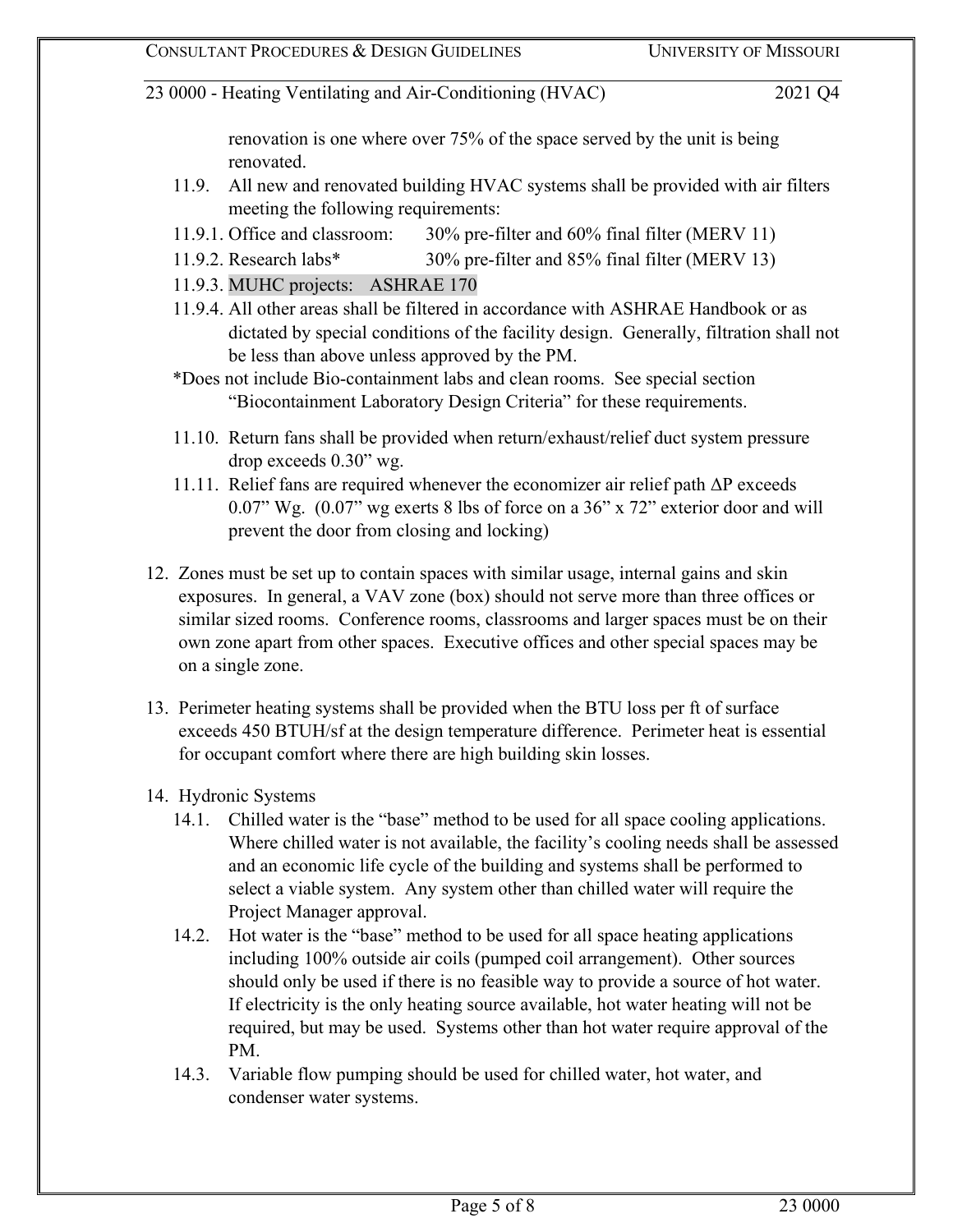- 14.4. A means shall be included in long branches such as bypass lines with an autoflow limiting valve to keep the distribution lines at temperature during low loads.
- 14.5. Pressure Independent Valves shall be used for control at chilled water coils at all AHUs. If stacked coils are used at the AHU, add calibrating balance valves at each coil.
- 14.6. Automatic flow limiting balance valve and a modulating control valve shall be used at all hot water coils at AHUs. If stacked coils are used at the AHU, add calibrating balance valves at each coil.
- 14.7. Automatic flow limiting balance valve and a modulating control valve shall be used at VAV boxes, fan coil units and terminal units. PICV's are also an option. See Valves for Hydronic Systems in 232100.
- 15. Steam Systems
	- 15.1. Steam pressure available will vary from campus to campus. The pressure available at a given site will be provided to the consultant by the PM. The pressure available at MU will generally be above 40 psig and is sufficient for space and domestic water heating applications.
	- 15.2. Steam powered pumps are the preferred method of returning condensate and shall be used unless directed otherwise by the PM.
	- 15.3. Steam is the preferred source of heat on heat exchangers and can be used on heating coils, primarily on renovations, where approved by the PM.
- 16. Equipment Redundancy
	- 16.1. Heating systems unless approved by the PM, the heat generating equipment (boiler or heat exchanger) including control valves, steam traps, and pumps shall be 100% redundant  $(n+1)$ . Where sources of heating other than hydronic or steam have been approved by the PM a cost/risk decision shall be made by the PM as to whether a redundant heating source is to be provided.
	- 16.2. Cooling systems do not need redundant capabilities, however, larger systems may require multiple pumps etc., giving some redundancy. For buildings not served from a chilled water loop, options for chiller and pump arrangements shall be discussed with MU campus engineers, or the University Engineer (for the other 3 campuses).
- 17. Noise and Vibration
	- 17.1. Provide flex duct on the end of runs from the metal duct to the elbow above a diffuser for noise reduction. This flex duct should be no longer than five feet except on lab systems where it should be five feet long and only on supply duct.
	- 17.2. Sound levels shall be designed for background sound in rooms at the following levels or lower:

| Libraries            | 30 NC |
|----------------------|-------|
| Hospital OR          | 30 NC |
| <b>Hospital Room</b> | 30 NC |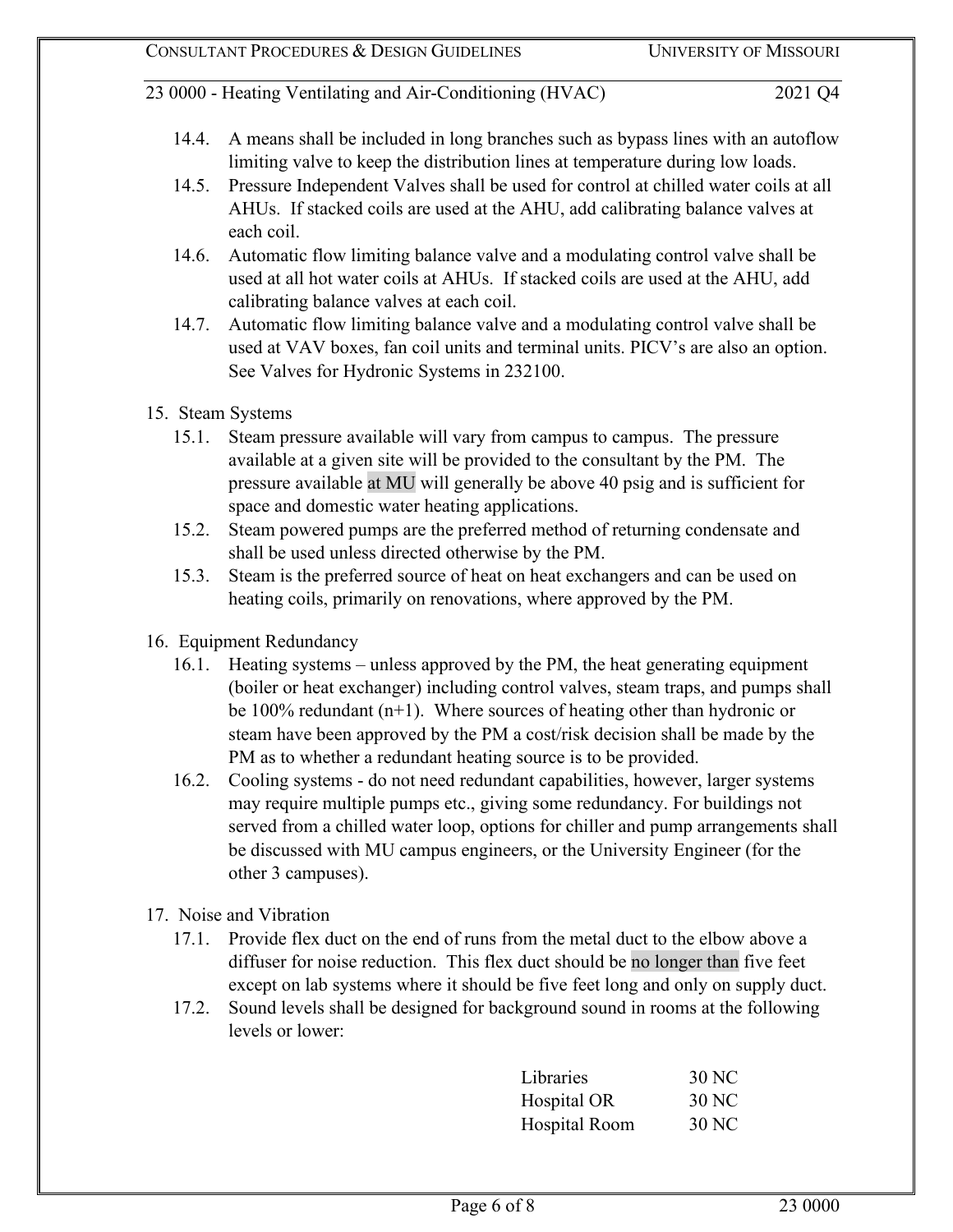| Private Offices        | 30 NC | Laboratories | 40 NC |
|------------------------|-------|--------------|-------|
| Open Offices           | 35 NC |              |       |
| Conference Rooms 25 NC |       |              |       |
| <b>Classrooms</b>      | 35 NC |              |       |

## 18. Controls

- 18.1. Controls for all systems shall be DDC based on the system(s) used by the campus. The PM will advise the consultant as to which vendor(s) to use.
- 18.2. Mixed Air Dampers, VAV boxes, reheat coils, and smaller devices shall use electric actuators.
- 18.3. All actuators shall fail safe and shall be specified as such.
- 18.4. Drawings shall show full point lists with point type.

## 19. Equipment Rooms

- 19.1. Mechanical Rooms will usually be ventilated using outside air intake louvers and a thermostatically controlled exhaust fan. Use a supply fan in lieu of an exhaust fan in rooms where atmospheric burners are located. Ventilation rate shall limit the temperature in the mechanical room to 10°F above ambient. If exhaust fan ventilation is not feasible, all passive forms of heat gain using insulation should be specified and a cooling unit provided to keep space temperature below 85 ºF.
- 19.2. Electrical Rooms Maintain temperature between 50°F and 90°F.
- 19.3. Telecom Rooms Maintain temperature at nominal 75°F. Cooling methods similar to Elevator Equipment Rooms may be necessary. Consult with campus IT.
- 20. Elevator Equipment Rooms
	- 20.1. A dedicated VAV box, FCU or split system should be used depending upon the existing or new systems in the facility to provide the most reliable source of cooling. Consult the campus PM should there be any concerns.
- 21. HVAC Testing Adjusting and Balancing (TAB) will be done by an owner provided TAB Agent. A word template [230593 Contractor Scope for](https://collaborate.umsystem.edu/sites/fpd/public/docs/230593%20Contractor%20Scope%20for%20Owner%20Supplied%20TAB.pdf) Owner Supplied TA[B](https://collaborate.umsystem.edu/sites/fpd/public/docs/230593%20Contractor%20Scope%20for%20Owner%20Supplied%20TAB.pdf) is provided on the UM FPD website for the consultant to edit to fit the project. It defines the contractor's role in assisting the Owner provided TAB firm to perform their scope of work. Some projects may allow the contractor to provide the TAB. See the word template [230594 Contractor Provided TAB \(MU\)](https://collaborate.umsystem.edu/sites/fpd/public/docs/230594_Contractor_Provided_TAB%20(MU).docx) [a](https://collaborate.umsystem.edu/sites/fpd/public/docs/230594_Contractor_Provided_TAB%20(MU).docx)nd edit to fit the project.
- 22. Drawing Requirements
	- 22.1. Enlarged drawings at a minimum scale of  $\frac{1}{4}$ " = 1'-0" will be done for mechanical spaces and congested areas.
	- 22.2. Elevations shall be done of congested areas to show clearances. These drawings shall show pipe, duct, conduit and other services **at full scale including insulation. Drawing shall note that representation includes insulation.**